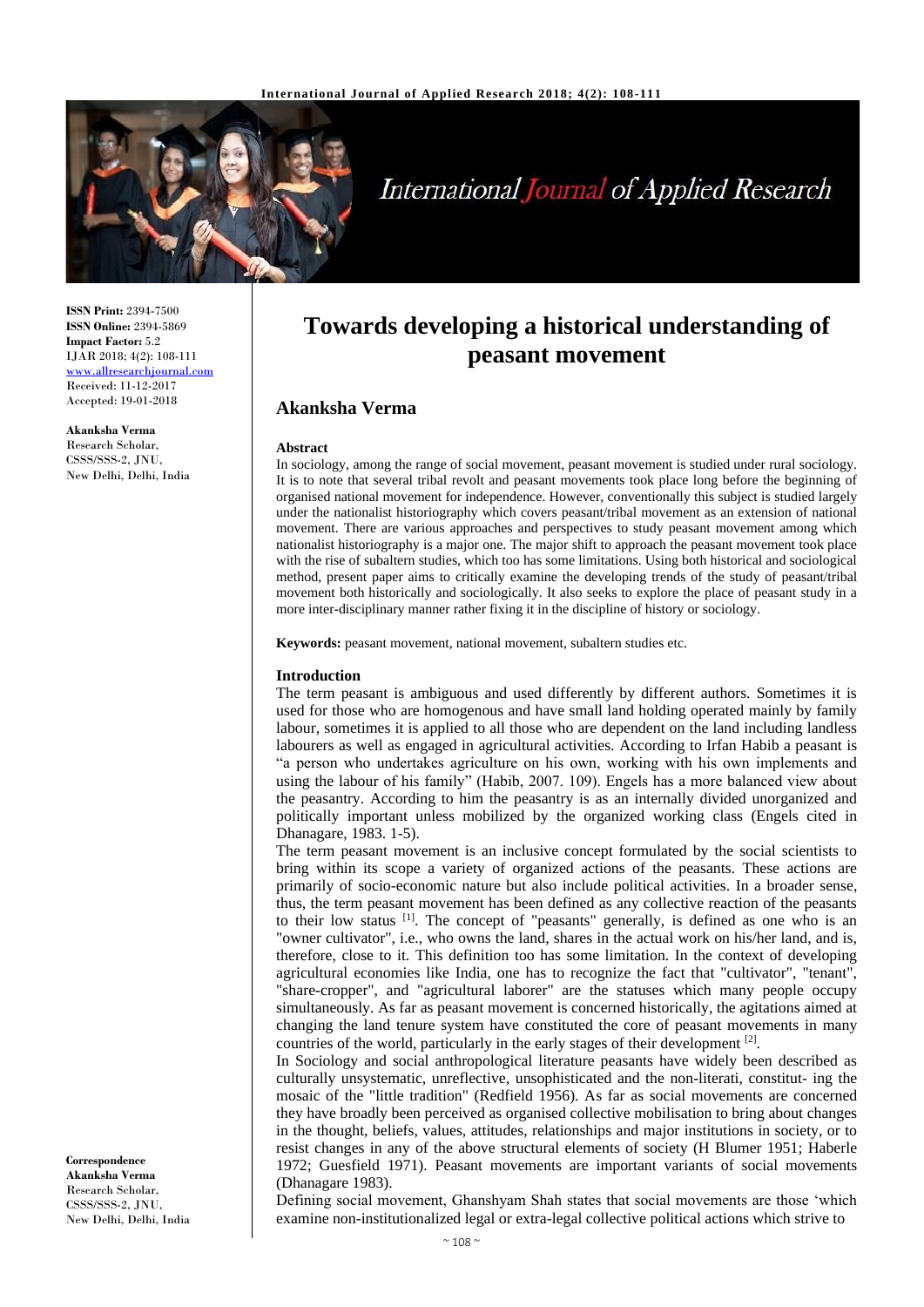influence civil and political society for social and political change'  $[3]$ . The study of social movements as outlined by Shah gained was widely accepted among political scientists and sociologists in India from the late 1960s onwards. Yet the historical record in India is full with instances of mobilizations by peasants, lower castes, tribal groups, workers and women etc.

In India, peasant movements emerged during British colonial period when economic, policies brought devastating impact on traditional handicraft and other small industry which led to overburdening agriculture. From 1800 century till the date of independence several peasant movements took place in different parts of the country. Along with the central issue such as of higher rate of taxation, forest law, ownership of land, wage etc. which were directly impacted by the British revenue polices; various local contradiction of farmers with feudal lord also existed. On the bases of periods, peasant movements can be classified into pre-independent period and post-independent period. 19<sup>th</sup> century experienced several peasant movements. Such as Santhal (1855), Bombay Peasant revolt (1871-75) indigo peasant revolt (1859-60) in Bengal, indigo peasant in Darbhanga and Champaran (1866-68) and others in Punjab and Maharashtra (1875)etc.

Although the beginning of peasant revolt is older than the beginning of nationalist movement however peasant movements/revolts were incorporated in the nationalist historiography which is accused to ignore the sovereign nature and the importance of their agency. Tribal revolts are kept outside the ambit of national movement as they were not pan-Indian in nature and oriented towards their specific location only. There is a general tendency to consider the peasant revolts in India as insignificant when compared to the historical experience of medieval Europe or to that of neighbouring china [4] . It is a matter of analytical investigation that peasant revolts in India do not seem to have the same political impact on the evolution of state forms as they do in Europe or China<sup>[5]</sup>. One possible reason for this could be that dominance in Indian society exercised exclusively through the legal sovereign power embodied in the feudal institutions of the State.

The colonial view tend to emphasis on the inherent view of disorderliness of Indian society and its lack of unified consciousness, while the nationalists glorified the absorptive capacity without recognising the considerable internal struggles which outlined the process of absorption or submergence. There is countering views between colonialist and nationalist historiographies about the character of movement for Indian independence.

Colonialist historians sought demonstrate that by introducing modern education, a modern economic infrastructure and most importantly the modern institutions and legal procedures of a modern state, it was colonial rule which had in effect bestowed independent nationhood upon India. The so-called 'freedom struggle' was described as nothing more than disagreement among Indian elites, mobilising the support of the common masses on the basis of traditional ties to secure the fruits political power. In response to this the nationalist historians emphasis upon overall character of the colonial exploitation of the Indian people, the obstacles imposed by this exploitative process on full development of the potential for economic growth, the role of the nationalist leadership to mobilise and unite the masses to resist and overthrow colonial rule and the efforts by the colonial power to keep the people divided. Recognising the importance of modern institutions which accompanied colonial rule; they only emphasised the need to remove the exploitative nature of the colonial rule and to establish self- government as the necessary means for the full development of 'modernity'.

Both colonial and nationalist politics thought of the peasantry as an object of their strategies, acted upon, controlled and appropriated within their respective structures of State power. As these rival historiographical practices proceeded to analyse interpret the politics of the Indian national movement, it became apparent that neither the competitive factional interests of elite groups nor the efforts of the Congress leadership to arouse an embracing nationalist consciousness among the entire people explain the dynamics of the involvement of the peasantry in colonial movement.

Peasant movements were instrumental as it brought the participation of masses in the freedom struggle. It made the common masses to clearly realise that all agrarian problems are connected with the colonial British rule and therefore it must be integrated with the question of national freedom. The peasant movements have been studied under history as it has an essential link with national movement nationalist historiography has covered peasant movements. Subaltern historiography developed the trend to studying peasant/tribal movements and its role. In response to nationalist historiography subaltern historiography highlights some crucial questions about the issue of leadership, agency and also investigates the whole project of historiography.

## **Revisiting Peasant Movement under Nationalist Historiography**

The nationalist historians either pay little attention to peasant agitations or view the peasants as masses whose consciousness were awaken up by the nationalist leaders for participation in nationalist struggles. The peasantry is generally seen as an undifferentiated mass whose arrival in the political arena was due to influence of the Gandhian nationalism. Later with the appropriation and co-option of these peasant movements by their local feudal lords and its submergence into national movements, directed it solely against colonial British rule. Thus, the peasant movements in the twentieth century were subsumed within the nationalist movement.

The problem with national movements to deal with peasant issue has been recognised as in the name of national unity against imperialism and peasant's interests were more or less sacrificed. National integration was promoted at the peasants' unilateral cost. The Marxist historians accept that the nationalist movement made tremendous impact on peasant consciousness and movement; they tend to view the influence of the Congress, particularly Gandhi, as negative. They conceive the nationalist movement as bourgeois who preserved the interests of the upper classes and was inclined to hinder, curb or even suppress the movement when it became militant. They argue that the Congress did not take up the anti-landlord demands of the peasants and discouraged the class organisations of the peasantry. R.P. Dutt and A.R. Desai formulated the basic Marxist approach regarding the attitude of the Congress towards the masses, and many later Marxist historians followed in their wake. He even argues that in case of a confrontation between the peasants and the landlords, Gandhi usually tried to moderate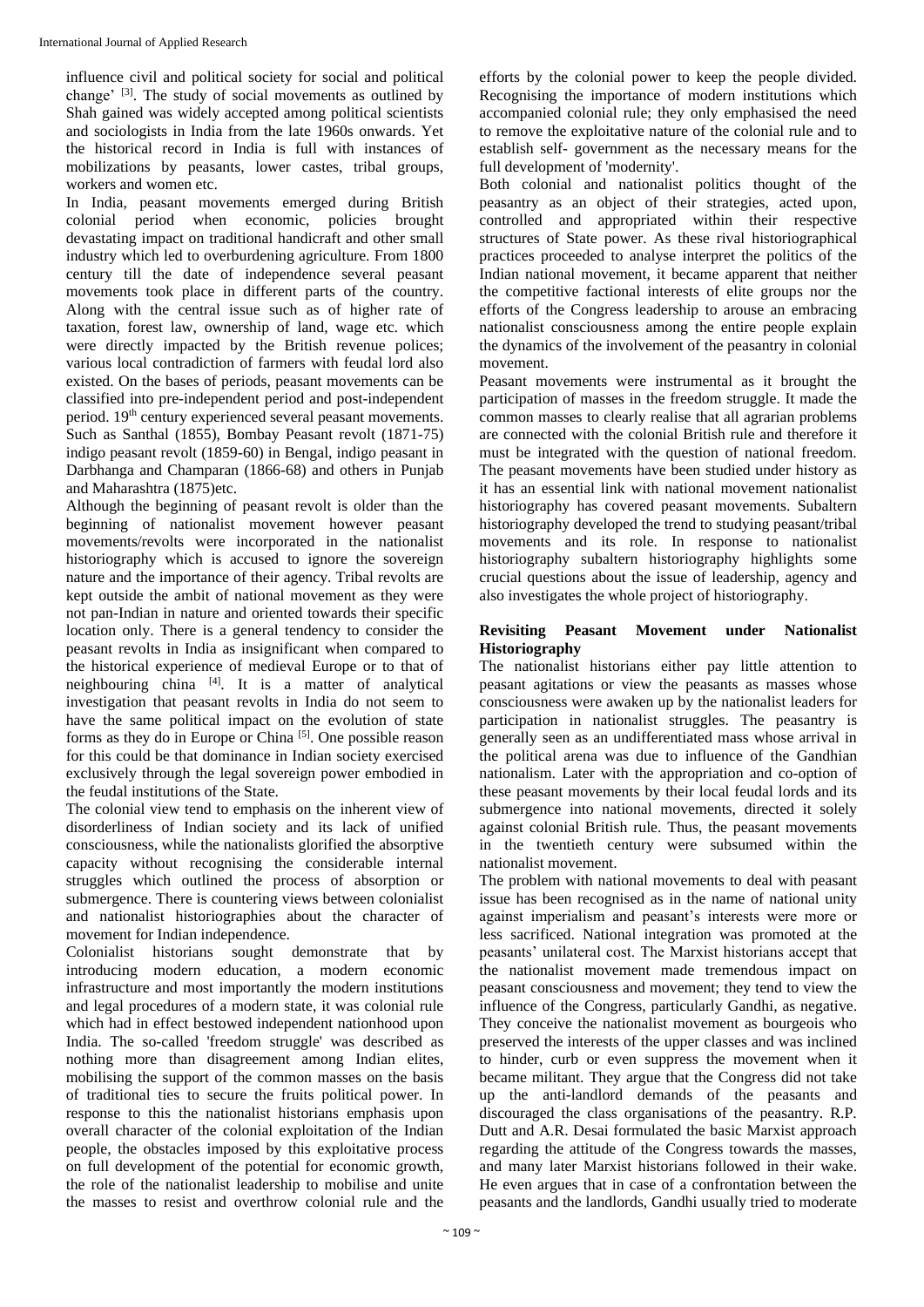peasants' demands and restricted their militancy. Above all, their attitude towards the peasantry was not favourable.' AR Desai  $[6]$  highlights the transformative nature of agriculture in British rule which resulted dissatisfaction caused by the dismemberment of the old economic system but also made deepening impact on social relations.

In an essay, 'The Logic of Gandhian Nationalism' (1985)' Sumit Sarkar, argues that the Congress politics of mass mobilisation, under its tight organisational control, 'fitted in perfectly with the interests of a bourgeoisie, which needed to utilize mass discontent, and yet wanted to keep it within bounds'. Even during the 1940s, the 'Fear of popular "excesses" made Congress leaders cling to the path of negotiation and compromise, and eventually even accept Partition as a necessary price'. D.N. Dhanagare outlined the role of Gandhi in peasant movements and states that, the 'most important social function of the Gandhian "constructive" activities was that of tension management, which explains the alliance of rich landowners with their tenants and labourers' (D.N. Dhanagare 1983: 104). Contradictory views are presented by Kapil Kumar as he argues that Congress bourgeois leadership 'exploited the peasants' support to secure political independence oblivious of the economic aspect of swaraj and the demands of the peasantry'. He further states that, the main 'cause of the withdrawal of the two mass movements (1920-22 and 1930- 2) had been the fear of no-rent campaigns which meant adding anti-feudal struggle to anti-colonial struggle' (Kapil Kumar 2011: 146, 147).

The subaltern historiography, dismisses all other writings as 'elite', or even belonging to the discourses of 'counterinsurgency' which tend to depict the peasant rebels as anarchists or disruptive. In the subalternist view, the national movement led by the Congress was elitist which hampered the growth of peasant rebellions against the Raj. The peasant movements developed independently of the national movement and there was no close, positive relationship between Congress nationalism and the peasantry.

## **Subaltern Historiography and Peasant Movement**

Among the dominant framework of analysis or approaches of peasant studies are class analysis or pure histories or ethnography of tribal /peasant studies. Subaltern Studies inaugurated a mode of historical inquiry that consciously questions histories of popular mobilisation and patterns of history-writing in the Indian context. The emergence of the peasant as the exemplary figure of popular politics, as it was through these various intellectual currents produced an interesting and important set of displacements in the writings of Subaltern scholars. 'Parallel to the domain of elite politics there existed throughout the colonial period another domain of Indian politics in which the principal actors were not the dominant groups of the indigenous society or the colonial authorities but the subaltern classes and groups constituting the mass of the labouring population and the intermediate strata in town and country—that is the people' <sup>[7]</sup>. According to Ranajit Guha 'in the colonial period popular mobilization was realized in its most comprehensive form in peasant uprisings. In many historic instances involving large masses of working people and petty bourgeoisie in the urban areas to the figure of mobilization derived directly from the paradigm of peasant insurgency<sup>[8]</sup>.'

The historian of social movements in India is often faced with a persistent dichotomy, between movements for 'political' change versus those focussed on the 'social'. Gyanendra Pandey, emphasized the strength of such perceptions when he noted, 'it remains dominant in the universities and among others interested in the recent history of the subcontinent, finding expression for instance, in the common equation of the Congress movement with the "political" movement and of workers' and peasants' struggles with a "social" one' <sup>[9]</sup>. Such a distinction between social movements and political ones has epistemological consequences. It produces a specious hierarchy between social and political movements by deeming the latter more important since its logical culmination is seen in the independence of the subcontinent from British rule.

Highlighting the autonomy of these movements, indeed their divergence from the mainstream struggle for national independence, and to delineate something like a 'peasant communal ideology'. 'Religious beliefs—origin myths, sacred histories, legends—which laid down principles of political ethics and were coded into a series of acts and symbols denoting authority and obedience, benevolence and obligation, or oppression and revolt' was the stuff that peasant consciousness was made up of [10].

While the peasantry continued to be the subject of studies by Shahid Amin, Partha Chatterjee, Gautam Bhadra and Gyanendra Pandey, others like Dipesh Chakrabarty and Gyanendra Pandey turned their attention to other social groups such as factory workers and dominant religious and ethnic groups. Despite the differences between the social groups that each scholar focussed on, their works demonstrated that structuring principles of subaltern lifeworlds were rooted in a rural, semi-feudal, caste and kinship based understanding of solidarity.

Analysing the importance of Guha's endeavour in highlighting on the peasant as a mass political subject, Partha Chatterjee noticed that the founder of Subaltern studies was 'right in insisting that it was not a case of drawing the faces in the crowd, as the radical social historians of France or Britain might have suggested' for the insurgent peasant in colonial India was not 'political in the sense of the individualized bourgeois citizen of liberal democracy'. They were, rather, 'mass political subjects whose rationality had to be sought in the collective life of the peasant community' [11].

It is necessary to use or examine the prevailing theoreticalanalytical framework. Notable exceptions to this are the studies by Siddiqi, Kapil Kumar, Gyanendra Pandey and this author who have started an important debate on the precise linkage between the peasantry and the Indian National Congress, and Gandhi in particular.

Broadly designated as 'subaltern historiography', this approach seeks to restore a balance by highlighting the role of the politics of the people as against elite politics played in Indian history. Thus, 'elite' and 'people' are viewed as binary domains to constitute a structural dichotomy. As this approach argue that the elitist historiography, whether of the neo-colonialist or of the neo-nationalist variety, has always overstated the part the elite has played in building Indian nationalism, but it has failed to recognise and acknowledge the contributions made by the people or the masses on their own, independently of the elite. Parallel to the domain of elite politics there always existed throughout the colonial period another domain of Indian politics in which the